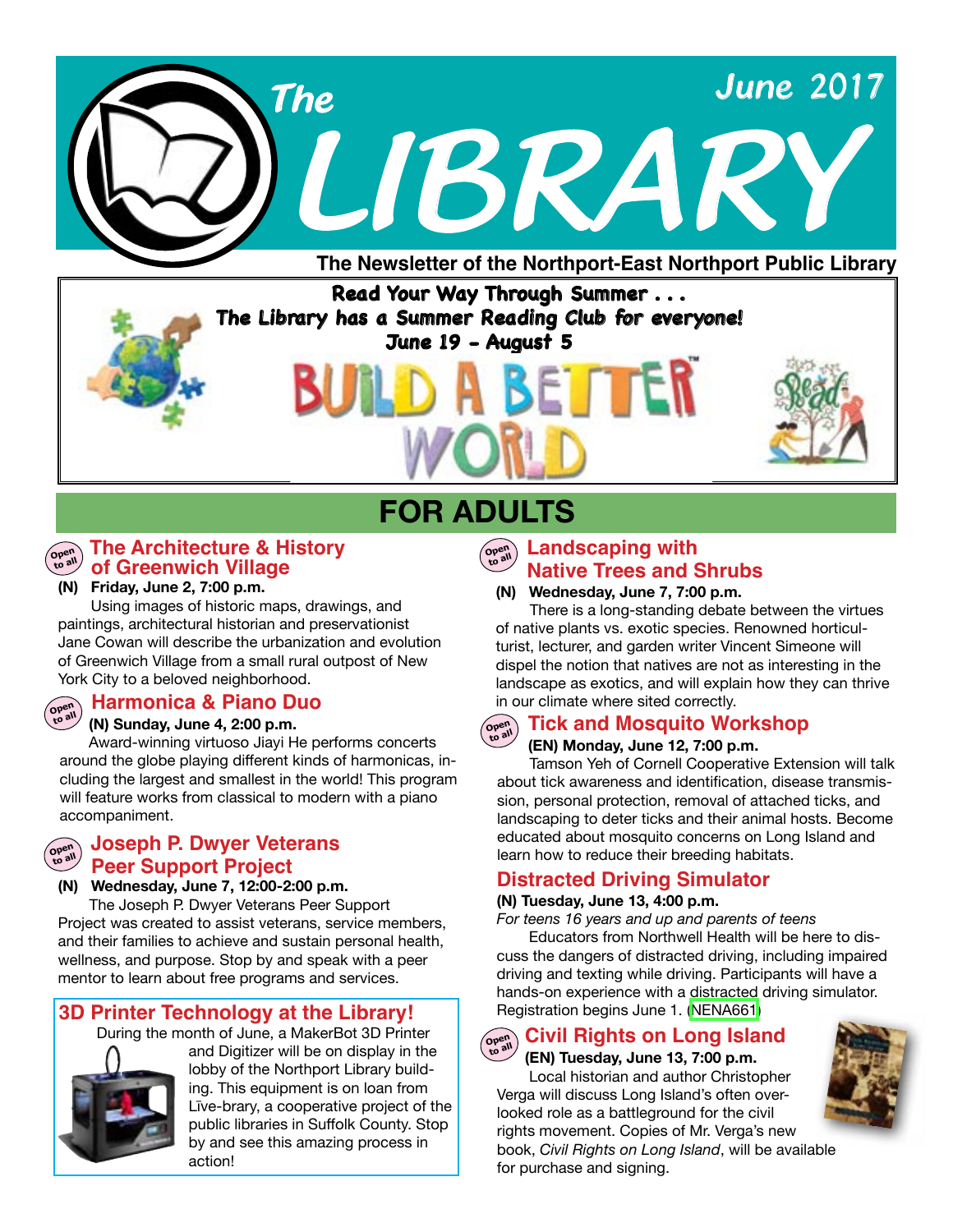## **FOR ADULTS**

### **Defensive Driving**

#### **(EN) Thursdays, June 8 & 15, 1:00-4:00 p.m.** Registration is underway at the Northport Library

only. ([NENA659\)](http://alpha1.suffolk.lib.ny.us/record%3Dg1072431~S43)

Fee: \$20 for AARP members (\$25 for non-members), payable to AARP by check or money order only at registration.

*Please note: These courses promote safe driving and help participants maintain their driving skills. Check with your insurance company about the specific premium and point reductions available to you.*

Drive Safely!

#### **(EN) Thursday, June 8, 7:00 p.m.**

This hands-on class provides an understanding of the latest version of Windows. Learn how to use the desktop to work with files, folders, and applications. Use the new start menu, help, search, and more. Prerequisite: basic computer knowledge. Registration is underway. [\(NENC003\)](http://alpha1.suffolk.lib.ny.us/record%3Dg1061941~S43)

#### **Working with Your Digital Photos** Hands<sup></sup>

#### **(EN) Wednesday, June 14, 7:00 p.m.**

Learn how to move pictures from your camera to your computer, and how to organize them. You will also practice using an image editing program that allows you to resize, crop, adjust light levels, and more. Registration begins June 1. [\(NENC089\)](http://alpha1.suffolk.lib.ny.us/record%3Dg1019710~S43)

In this lecture and demonstration class, learn how to buy and sell items using the online auction website eBay. Topics include creating an account, checking reliability of sellers and buyers, online safety, and more.

 **(EN) Wednesday, June 21, 7:00 p.m. to all**

### **(N) Thursday, June 29, 2:00 p.m.**

 Apple provides iPad and iPhone users great flexibility in personalizing and controlling their devices. Join us to learn how to activate and change your device's settings. Bring your device or just come and listen.

**On**

**Open** 

- Read a book in any format—print, eBook, or audiobook.
- Fill out a "Summer Reading Club" form, which includes the title, author, and your brief review of the book.
- **Submit your "Summer Reading Club" form at the Reference** Desk or online. Each form you submit entitles you to one raffle ticket.
- **I** When the Summer Reading Club ends, a drawing will be held for a Grand Prize.

### **Adult Summer Reading Club**

Ms. Richman is the bestselling author of six novels,

# **(N) Thursday, June 15, 7:00 p.m. Open Author Visit: Alyson Richman to all**

including her most recent, *The Velvet Hours*, which is set in Paris on the eve of the German Occupation. Her novels reflect a deep love of art, historical research, and travel. Books will be available for purchase and signing.

#### **Hands Introduction to Windows 10**

**(EN) Friday, June 23, 10:00 a.m.-2:00 p.m.**

#### **Open to all SeniorNet: Basic iPad & iPhone Settings**

 St. Francis Hospital's Outreach Bus will provide free health screenings and information for patrons aged 18 years and older. Screening includes a brief cardiac history, blood pressure check, and a simple blood test for cholesterol and diabetes. Outreach professionals will also provide patient education and referrals as needed.

## $\left(\begin{smallmatrix} \mathsf{open}\ \mathsf{on} \mathsf{on} \end{smallmatrix}\right)$  The Kennedys



#### **(N) Friday, June 23, 7:00 p.m.**

 Husband and wife Pete and Maura Kennedy have been touring the U.S. and Europe for over two decades. They have released over a dozen CDs of original songs which reflect enthusiasm for music and their traveling life. Their live program is a mix of folk and pop songs that encourage and uplift listeners.

### **Introduction to eBay**

### **AARP Smart Driver Course**

**(N) Tuesdays, June 13 & 20, 7:00-10:00 p.m.** Applications are currently available at both library buildings.

Fee: \$36

## **Current Job Hunting Strategies**

**(N) Monday, June 12, 7:00 p.m.** 

Career Advisor Annette Krauss will demonstrate how to use up-to-date templates for a dynamic cover letter, resume, and thank you letter. Learn how to set up an account on LinkedIn and Indeed.com for your job search. Registration is underway. ([NENR117](http://alpha1.suffolk.lib.ny.us/record%3Dg1067568~S43))

**(N) Monday, June 19, 5:30 p.m.**

 Learn outdoor grilling techniques from Chef Charlie and enjoy a tasting of some favorite summer foods. Registration begins June 1. ([NENA662\)](http://alpha1.suffolk.lib.ny.us/record%3Dg1073415~S43)

### **St. Francis Hospital Mobile Outreach**

### **Grilling in the Courtyard**

#### **(N) Wednesday, June 14, 7:00 p.m.**

 The Mountain Maidens are three voices, blended to splendid harmony, that will lift your spirits and warm your heart. They sing folk, country, gospel, and songs of social justice, accompanied by guitar, banjo, dulcimer, autoharp, spoons, and castanets.

> The story of a team of African-American women mathematicians who served a vital role during the early years of the space program. Rated PG-13. 127 min.

### **Open to all Northport Arts Coalition presents The Mountain Maidens**

 Join us for a screening of the documentary *Alive Inside* (78 min.) and learn more about Alzheimer's disease and the Music & Memory program. Following the film, Melissa Levitan, from the Town of Huntington, will discuss the Adult Day Care Center and other services available to residents.

> Illustrations of plants and animals in their environments by Jan Porinchak.



*Open to NENPL cardholders 18 or older*

#### **How do I participate?**

### **(EN) Friday, June 2, 7:00 p.m.**

 Meet new friends and practice your English language conversation in a relaxed and friendly environment.

#### **(N) Thursday, June 1, 7:00 p.m.**

 Our nonfiction group will discuss *Dr. Mutter's Marvels: A True Tale of Intrigue and Innovation at the Dawn of Modern Medicine* by Cristin O'Keefe Aptowicz.



**(N) Tuesday, June 6, 7:00 p.m.** Selected stories from *The World to Come*  by Jim Shepard are available for pickup.

#### **(N) Thursday, June 8, 2:00 p.m.** The group will discuss *The Velvet Hours* by Alyson Richman. See June 15 Author Visit information on page 2 of the Newsletter.

*Copies of the discussion books and short stories are available at the Northport Library Circulation Desk.* 

## **FOR ADULTS**

### *A Dog's Purpose*

**Fridays, (N) June 16 and (EN) June 23, 2:00 p.m.**  A dog looks to discover his purpose in life over the

course of several lifetimes and owners. Rated PG. 100 min.

## **FOR TEENS**

### **Teen Summer Reading Club 2017**

### **Truth Be Told Truth Be Told**

- Choose an age-appropriate book to read.
- Obtain a "Read, Rate, and Raffle Form" in the Teen Centers or at **www.nenpl.org/teens.**
- For each book you read, you will earn one raffle ticket. Books with more than 250 pages will qualify for two raffle tickets. Make sure to indicate on your "Read, Rate, and Raffle Form" which prize basket you would like to be entered in to win.



 • A prize board with photos of the raffle baskets will be on display in both Teen Centers. The prize basket drawing will be held at the end of Summer Reading Club and winners will be notified by phone the week of August 7.

Summer is the time to read whatever you want, learn new skills, and have fun with friends. "Build a Better World" is our Teen Summer Reading Club and for each book review submitted, you will receive a raffle ticket to put toward one of our 12 prize baskets. All teens will receive a sport bag and water bottle upon completion of their first book review, and they may be picked up at the Northport Teen Center or East Northport Adult Reference Desk (while supplies last).

#### **(N) Thursday, June 15, 2:00 p.m. Alive Inside: A Documentary about to all Alzheimer's Disease and Music Therapy**

*Thank you to the Friends of the Library for generously sponsoring three Prize Baskets.*





*Closed captioning will be displayed.*

## $\left(\begin{smallmatrix} \mathsf{open}\ \mathsf{on}\ \mathsf{then} \end{smallmatrix}\right)$  **On the Go Spanish**

### **Short Story Central**



### **Page Turners**

### **Friday Movies**

### **Let's Talk: English Conversation**

### **Quick Reads**

#### **(EN) Friday, June 16, 7:00 p.m.**

 This informal reading group is designed for intermediate English language learners. Pick up this month's reading selection at the East Northport Circulation Desk.



**(N) Wednesdays, June 7, 14, 21, 28, 10:30-11:30 a.m.** Share your reading enjoyment with fellow veterans. Using the nationally recognized Next Chapter Book Club model, a trained facilitator from Literacy Nassau will help foster understanding, community, and camaraderie. Registration is underway. [\(NENR116](http://alpha1.suffolk.lib.ny.us/record%3Dg1072797~S43))

#### **(EN) Tuesdays, June 6, 13, 20, 2:30 p.m.**

 A Spanish conversation course which focuses on mastering key vocabulary words to help you start conversing in Spanish immediately. Great for beginners and intermediate Spanish language learners.

### **Next Chapter Book Club**

**(N) Wednesdays, June 7, 14, 21, 28, 7:00-8:00 p.m.** The Next Chapter Book Club provides a rewarding learning program for adults 18 years and older with developmental disabilities in a relaxed, community setting while forming friendships through reading and talking about books. Members will be supported by a trained literacy specialist from Literacy Nassau. Registration is underway. ([NENR120](http://alpha1.suffolk.lib.ny.us/record%3Dg1073487~S43))

### *Hidden Figures*

#### **Fridays, (N) June 2 and (EN) June 9, 2:00 p.m.**

**(EN) Wednesday, June 14, 10:00 a.m.-12:00 p.m.** [\(NENA663](http://alpha1.suffolk.lib.ny.us/record%3Dg1073167~S43))

#### **(N) Tuesday, June 20, 9:30-11:30 a.m.**  [\(NENA664](http://alpha1.suffolk.lib.ny.us/record%3Dg1073169~S43))

 A volunteer from the Health Insurance Information, Counseling, and Assistance Program (HIICAP) will answer questions about Medicare and supplementary insurance in a one-on-one appointment. Registration begins June 1.

### **Medicare Counseling**

### **In the Northport Gallery:** *Art Exploring Nature*

### **June 19-August 5 For students entering grades 6-12** *Build a Better World*



#### **How do I participate?**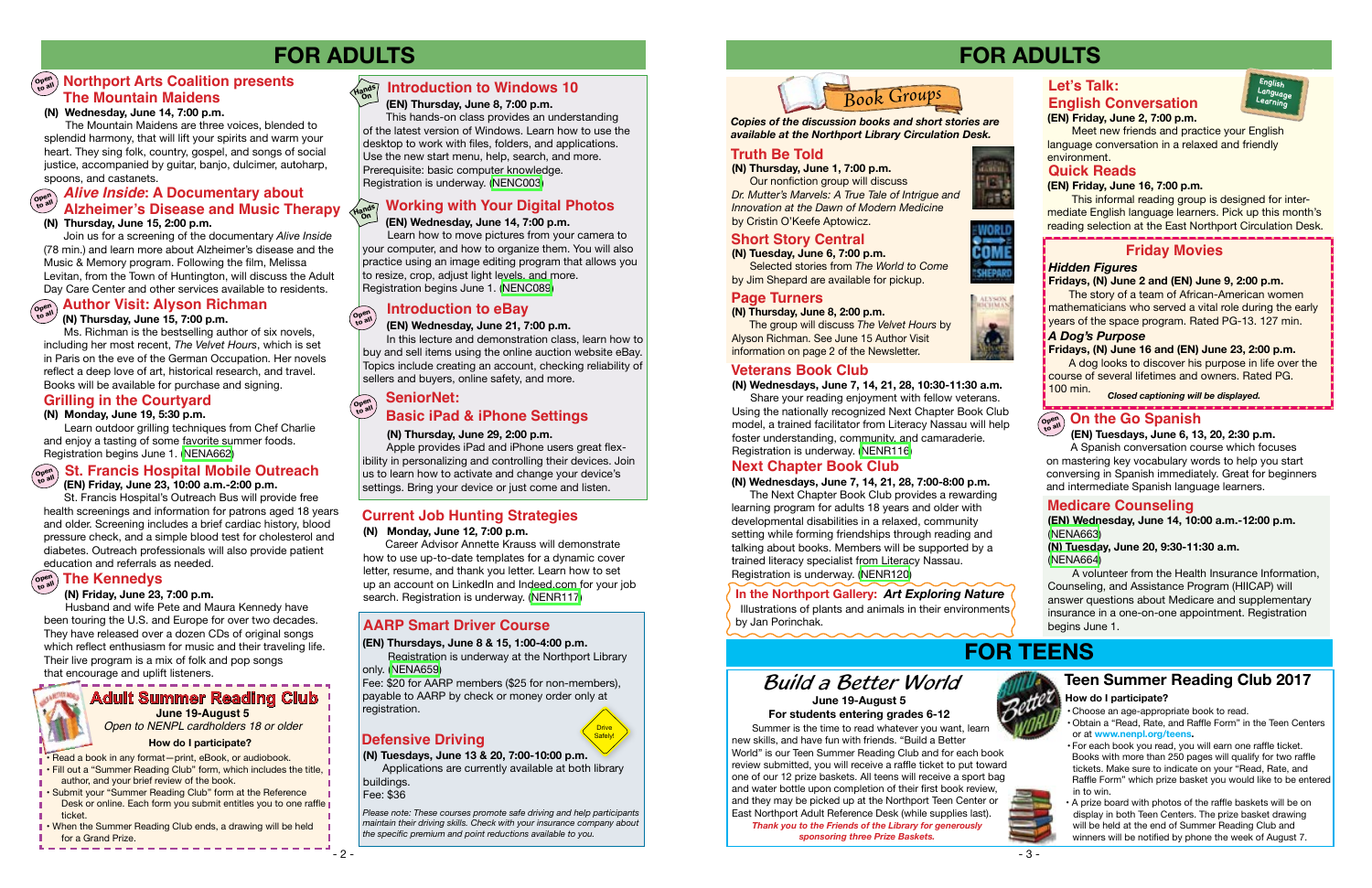#### **(N) Tuesday, June 27, 3:00-5:00 p.m.**

#### *Smart phone is required! (iPhone or Android)*

Students will use their smart phone to download free games or applications, and then connect them to a VR box to experience Virtual Reality. ([NENY996\)](http://alpha1.suffolk.lib.ny.us/record%3Dg1072832~S43)

#### **(EN) Wednesday, June 28, 3:00-4:00 p.m.**

Join chef Jo-Ann Tiranno and make tostadas with spicy refried beans, pink rice, charred peppers, Salvadoran cream, and sopa piaz. [\(NENY997](http://alpha1.suffolk.lib.ny.us/record%3Dg1072833~S43))

**(N) Thursday, June 29, 7:00-8:30 p.m.** 

If you are entering 6th grade, come and join the fun with an assortment of crafts, activities, Wii U games, and refreshments. ([NENY998\)](http://alpha1.suffolk.lib.ny.us/record%3Dg1072834~S43)

#### **(EN) Monday, July 3, 3:30-4:30 p.m.**

Use fabric paint to make your own patriotic t-shirt just in time for Independence Day. Please bring a white t-shirt or tank top. ([NENY999\)](http://alpha1.suffolk.lib.ny.us/record%3Dg1072835~S43)

#### **(N) Wednesday, July 5, 7:00-8:00 p.m.**

Create your own fun text message to decorate a no-sew pillow. [\(NENY100\)](http://alpha1.suffolk.lib.ny.us/record%3Dg1072836~S43)

#### **(N) Thursday, July 6, 7:00-8:00 p.m.**

Take freshly baked Italian herb and cheese bread and stuff it with delicious fillings. Grill, cut into sticks, and enjoy! [\(NENY101](http://alpha1.suffolk.lib.ny.us/record%3Dg1072837~S43))

#### **(EN) Wednesday, July 12, 3:00-4:00 p.m.**

Use a blender to create a variety of delicious and nutritious smoothies. ([NENY104\)](http://alpha1.suffolk.lib.ny.us/record%3Dg1072882~S43)

### **Teen Summer Programs**

#### **Registration 1**

## **FOR TEENS**

#### **(N) Tuesday, July 11, 2:00-5:00 p.m.**

An instructor from Cornell Cooperative Extension will teach you about keeping children entertained and safe. A certificate will be issued at the end of the class. A nonrefundable \$5 materials fee is payable within three days of registration. [\(NENY103](http://alpha1.suffolk.lib.ny.us/record%3Dg1072882~S43))

**(N) Thursday, July 13, 3:30-4:30 p.m.**

 Learn to frost cupcakes using a pastry bag and tip, and decorate using confectionaries. ([NENY106](http://alpha1.suffolk.lib.ny.us/record%3Dg1072885~S43))

**(N) Friday, July 14, 7:00-8:30 p.m.** Join your fellow fandom friends as we celebrate Sci-Fi! ([NENY107\)](http://alpha1.suffolk.lib.ny.us/record%3Dg1072886~S43)

#### **(N) Saturday, July 15, 2:00-3:30 p.m.**

Do you have the skills to master 8-bit and 16-bit video games? Compete and win prizes. [\(NENY108](http://alpha1.suffolk.lib.ny.us/record%3Dg1072887~S43))

#### **(EN) Tuesday, July 18, 3:00-4:30 p.m.**

 Illustrator David O. Miller will guide you through all the steps to create your own sci-fi world and the creatures that inhabit it! ([NENY110\)](http://alpha1.suffolk.lib.ny.us/record%3Dg1072894~S43)

**(EN) Monday, July 17, 3:00-4:30 p.m.** Join retired NYC detective John Whimple and explore the world of fingerprint analysis. [\(NENY109](http://alpha1.suffolk.lib.ny.us/record%3Dg1072889~S43))

**(EN) Monday, July 10, 7:00-8:00 p.m.**

Learn how to use fashion figures and fabric swatches to draw your own fashion designs. ([NENY102\)](http://alpha1.suffolk.lib.ny.us/record%3Dg1072879~S43)

#### **(N) Wednesday, July 12, 7:00-8:00 p.m.**

Delve into and discuss life's big questions in a welcoming and enthusiastic atmosphere. [\(NENY105](http://alpha1.suffolk.lib.ny.us/record%3Dg1072884~S43)) **Teen volunteer opportunities are open to students entering grades 7-12. You may choose one volunteer opportunity in addition to Teen Volunteering 101.**

**Registration begins Tuesday, June 6.** 

**Open only to students currently in grades 7-12.** *Please select one session:*

**(N) Saturday, June 17, 1:45-3:45 p.m.** ([NENY113\)](http://alpha1.suffolk.lib.ny.us/record%3Dg1072554~S43)

**(EN) Saturday, June 17, 1:45-3:45 p.m.** [\(NENY114\)](http://alpha1.suffolk.lib.ny.us/record%3Dg1072556~S43) Assist children and their families with activities

celebrating the beginning of summer.

*Please select one session:*

**(EN) Monday, June 19, 7:00-7:30 p.m.** ([NENY115\)](http://alpha1.suffolk.lib.ny.us/record%3Dg1072558~S43) **(EN) Monday, June 26, 7:00-7:30 p.m.** ([NENY116\)](http://alpha1.suffolk.lib.ny.us/record%3Dg1072560~S43)

 This program is a prerequisite for all teens who are new to our volunteer programs. You must attend this program to volunteer over the summer. You will be asked to fill out a form listing the dates and times that you are unavailable to volunteer. Forms may be picked up at the Teen Center in either building.





### **(EN) Wednesday, July 19, 6:30-8:30 p.m.**

 This hands-on workshop will demonstrate how to make yourself into a zombie using latex, face paint, and tissue paper. A permission slip must be signed by a parent or guardian before you attend. ([NENY111](http://alpha1.suffolk.lib.ny.us/record%3Dg1072895~S43))

**(N) Thursday, July 20, 7:00-8:00 p.m.**

 The Baking Coach returns with the ultimate summer treat using homemade waffles and ice cream. ([NENY112\)](http://alpha1.suffolk.lib.ny.us/record%3Dg1072900~S43)

### **Virtual Reality**

### **South of the Border**

### **Welcome 6th Graders**

### **DIY Patriotic T-Shirt**

### **Text Message Pillow**

### **Stuff a Panini: Pizza Sticks**

### **Fashion Design Workshop**

### **Babysitting Workshop**

### **Socrates Café**

### **Summer Smoothies I**

### **Decorate and Devour**

### **Fandom Friday: Sci-Fi**

### **Retro Game Competition**

### **Fingerprinting Workshop**

### **Sci-Fi World Building & Creature Drawing**

### **Zombie Makeup**

### **Old-Fashioned Ice Cream Sandwiches**

### **Summer Kick-Off Volunteers**

### **Teen Volunteering 101**

#### **Teen Volunteer Opportunities Registration 1**

**Registration for the following teen summer programs begins Tuesday, June 13.**

## **FOR TEENS**



#### **(N) Friday, June 30, 3:15-4:45 p.m.**

Assist children and their families at this hands-on program about reptiles and mammals. [\(NENY121](http://alpha1.suffolk.lib.ny.us/record%3Dg1072679~S43))

**(EN) Thursday, June 29, 2:45-4:00 p.m.** Volunteers will assist children entering grades 1-5 to create Lego projects. [\(NENY120](http://alpha1.suffolk.lib.ny.us/record%3Dg1072678~S43))

*You may volunteer for Chess Club and Chess Buddies* **(N) Thursday, July 6, 6:45-8:00 p.m.**

Earn volunteer credit as you help children learn how to play chess. A basic knowledge of the game is required. ([NENY123\)](http://alpha1.suffolk.lib.ny.us/record%3Dg1072698~S43)

#### *Please select one session:*

**(EN) Monday, July 10, 2:45-4:15 p.m.** [\(NENY124\)](http://alpha1.suffolk.lib.ny.us/record%3Dg1072700~S43) **(EN) Tuesday, July 11, 3:45-5:00 p.m.** [\(NENY125](http://alpha1.suffolk.lib.ny.us/record%3Dg1072707~S43))

Earn volunteer credit as you help children with a craft.

#### **(N) Thursday, July 13, 10:45 a.m.-12:15 p.m.**  Help children and their families with a variety of sensory activities. ([NENY126\)](http://alpha1.suffolk.lib.ny.us/record%3Dg1072718~S43)

**(N) Friday, July 21, 10:45 a.m.-12:15 p.m.** Volunteers will assist children with games, crafts,

and stories to celebrate Dr. Seuss. [\(NENY127\)](http://alpha1.suffolk.lib.ny.us/record%3Dg1072719~S43)

## **FOR CHILDREN**

#### **(EN) Tuesday, June 6, 7:00 p.m.**

*Children birth-5 years with adult; siblings welcome* In this interactive storytime for families, we'll share stories and songs about colors along with fun movement activities. (30 min.)

#### **(N) Thursday, June 15, 6:30, 6:45, 7:00, 7:15 p.m.**  *Children in grades 1-5*

Children will practice reading aloud to a certified therapy dog. Select a book from the Library's collection or bring a book from home. Registration begins June 1. Choose one 15-minute session. [\(NENJ215\)](http://alpha1.suffolk.lib.ny.us/record%3Dg1072785~S43)

#### **(N) Tuesday, June 13, 7:00 p.m.**

 *Children in grades 4 and up* 

Be the first to read advance copies of new books and participate in informal book discussions. The club meets monthly through January 2018 when an election is held to determine which book the members think is the best of the year. New members are always welcome. (60 min.)

*You may volunteer for Chess Buddies and Chess Club* **(N) Tuesday, June 27, 3:15-4:30 p.m.** 

Assist young children as they learn to play chess. A basic knowledge of the game is required. [\(NENY119](http://alpha1.suffolk.lib.ny.us/record%3Dg1072677~S43))

### **Chess Buddies**

### **Lego Volunteers**



### **Animal Helpers**

**(N) Wednesday, July 5, 2:45-4:00 p.m.** 

Volunteers will assist children and their families as they build together with different materials. ([NENY122\)](http://alpha1.suffolk.lib.ny.us/record%3Dg1072680~S43)

### **Family Build It Volunteers**

### **Chess Club Volunteers**

### **Crafty Teens**

### **Sensory Fun Volunteers**

### **Dr. Seuss Party Volunteers**



#### **(N) Thursday, June 1, 7:00 p.m.**

 *Children in grades K-5; adults and siblings welcome* Families will enjoy a Cuban experience through native music, food, and folklore with an educator born in Cuba. (40 min.) Registration is underway. ([NENJ212](http://alpha1.suffolk.lib.ny.us/record%3Dg1070932~S43))

### **Celebrate Cuba!**

#### **(EN) Monday, June 5, 4:00 p.m.**

 *Children in grades 2-5; adults and siblings welcome*



Enjoy a screening of the animated film *Inside Out* along with a snack, followed by a fun activity that explores the ins and outs of emotions. This program is presented by the Huntington Youth Bureau. (120 min.) Registration is underway. [\(NENJ213\)](http://alpha1.suffolk.lib.ny.us/record%3Dg1071651~S43)

### **Film, Food, and Feelings**

#### **(N) Wednesday, June 7, 4:00 p.m.**

## **PJ Storytime: Crazy Colors! drop in**

 *Children in grades K-5 with adult; siblings welcome* Each family will make their very own pizza to bring home, bake, and eat. Knead the dough, garnish with sauce and cheese, and use fresh veggies and pepperoni to create a global culinary delight! (60 min.) Registration is underway. [\(NENJ214\)](http://alpha1.suffolk.lib.ny.us/record%3Dg1070933~S43)

# **drop & Newbery Club**<br> *Edge & (N)* **Tuesday, June 1**

### **World Pizza**

### **Paws to Read**



#### **(N) Tuesday, July 11, 10:15-11:45 a.m.**

Assist at this hands-on children's program about exploring and building boats. ([NENY117\)](http://alpha1.suffolk.lib.ny.us/record%3Dg1073212~S43)

### **Boat Builder Volunteers**

#### **(N & EN) Fridays, June 2, 9, 10:00 a.m.**

 *Children birth-5 years with adult*

Join us for stories, songs, instruments, and more during our interactive drop-in storytime that encourages your child's development of early literacy skills. (30 min.)

## **drop in Books a Poppin'**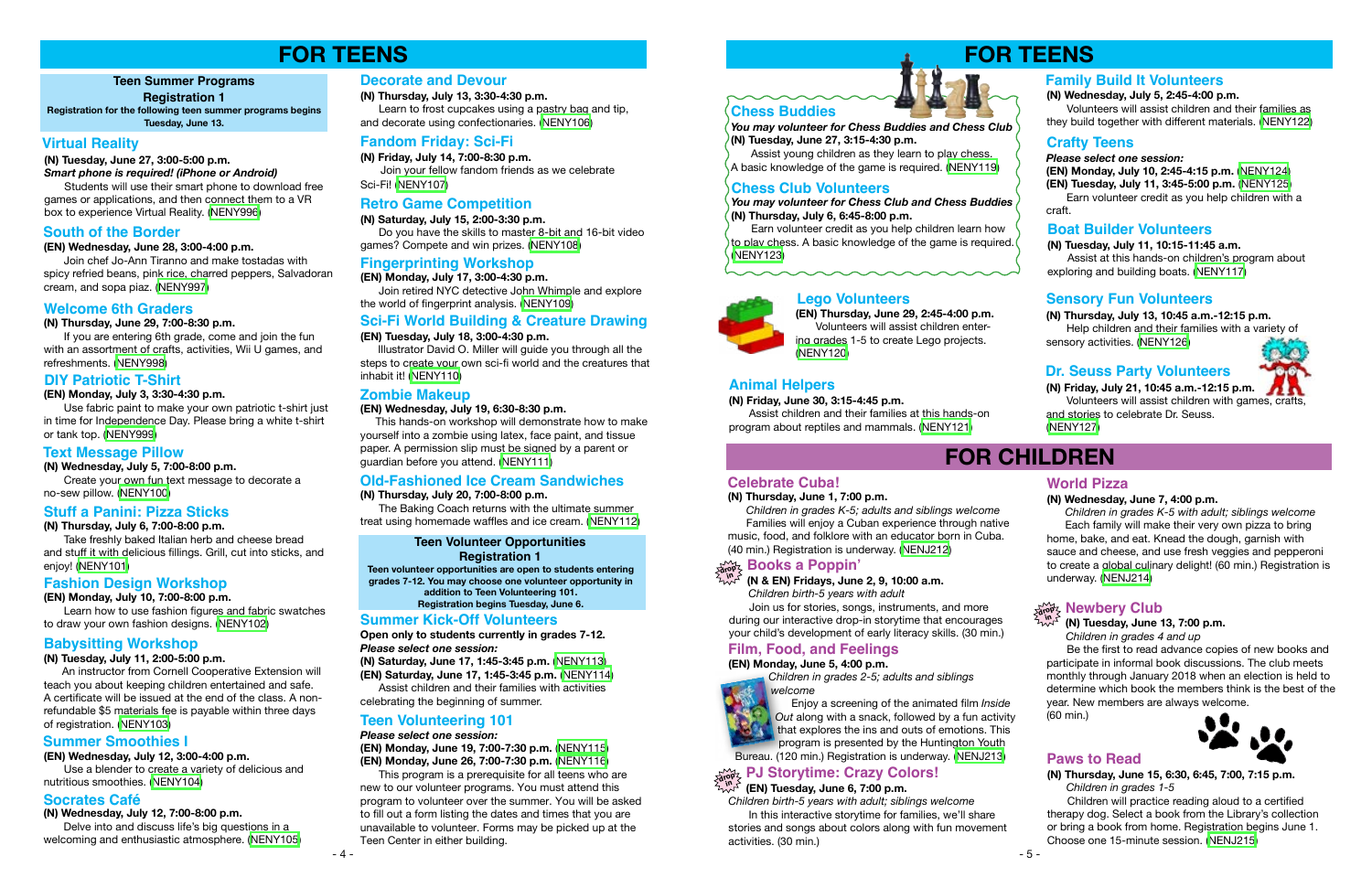

*Registration for the following programs begins Tuesday, June 6.* 

Our goal is to maximize attendance and thereby offer as many Northport-East Northport children as possible the opportunity to enjoy Library programs. Please arrive 10 minutes before the start of a program.

*Programs identified with this symbol do not require registration:*



#### **A Note About Program Attendance**:

- If you have not arrived by the start time, your child's place may be given to someone waiting.
- Your place will be held if you call to tell us that you will be late. • Children will be admitted, as space permits, in the following order: waitlist, standby NENPL cardholders, and non-district patrons.

## **FOR CHILDREN**



### **Zany Zoo Concert**

### **Magic Workshop**

### **PlayHooray Babies**

**(N) Monday, June 19, 10:30 a.m.**

*Children birth-5 years with adult; siblings welcome* Join singer-songwriter Rory Michelle for a fun and interactive concert featuring sing-alongs, movement activities, and musical stories. (30 min.) [\(NENJ217\)](http://alpha1.suffolk.lib.ny.us/record%3Dg1073263~S43)

**(EN) Monday, June 19, 4:00 p.m.**

*Children entering grades 3-5*

A professional magician will unveil the secrets behind many popular magic tricks. (60 min.) [\(NENJ218\)](http://alpha1.suffolk.lib.ny.us/record%3Dg1073280~S43)

#### **(EN) Wednesday, June 21, 10:00 a.m.**

*Children birth-18 months with adult; siblings welcome* Sing, dance, and play along to a variety of music while using shakers, bells, and more. (45 min.) [\(NENJ219\)](http://alpha1.suffolk.lib.ny.us/record%3Dg1073281~S43)

### **A Drum for Everyone**

**(N) Thursday, June 22, 2:00 p.m.** *Children entering grades 1-5* Kids will feel the rhythm in this hands-on drum program. (60 min.) ([NENJ220\)](http://alpha1.suffolk.lib.ny.us/record%3Dg1073267~S43)

### **Imagination Playground**

**(N) Monday, June 26, 3:30 p.m.** *Children entering grades 1-5* Make your own fun as you build with giant foam blocks. (60 min.) ([NENJ221](http://alpha1.suffolk.lib.ny.us/record%3Dg1073271~S43))

## **drop in Shake, Rattle, and Read**

**(N) Tuesday, June 27, 10:00 a.m.**

*Children birth-5 years with adult; siblings welcome* Have fun reading stories, singing songs, and shar-

ing rhymes and fingerplays in this interactive program for families. (30 min.)

**Introduction to Chess**

**(N) Tuesday, June 27, 3:30 p.m.** *Children entering grades 1-5*

Kids will learn the basics of this challenging game which helps to expand self-confidence and sharpens their ability to focus. (45 min.) [\(NENJ222\)](http://alpha1.suffolk.lib.ny.us/record%3Dg1073273~S43)

### **Mosaic City on Glass**

**(EN) Tuesday, June 27, 7:00 p.m.** *Children entering grades 1-5* Create a dazzling cityscape out of glass mosaic tiles. (60 min.) ([NENJ223](http://alpha1.suffolk.lib.ny.us/record%3Dg1073282~S43))

### **Global Babies**

**(EN) Wednesday, June 28, 10:00 a.m.**

*Children birth-1 year with adult; siblings welcome* Grownups will get a great workout as they dance with their little ones to music from around the world. (45 min.) ([NENJ224](http://alpha1.suffolk.lib.ny.us/record%3Dg1073283~S43))

### **Global Tots**

**(EN) Wednesday, June 28, 11:00 a.m.**

*Children 2-5 years with adult; siblings welcome* Travel to many fun, imaginary places in this musical movement program. (45 min.) ([NENJ225](http://alpha1.suffolk.lib.ny.us/record%3Dg1073284~S43))

### **Fun with Poetry**

**(N) Wednesday, June 28, 7:00 p.m.** *Children entering grades 3-5*

Celebrate the exciting world of poetry through creative games and activities. (90 min.) ([NENJ226](http://alpha1.suffolk.lib.ny.us/record%3Dg1073274~S43))

**(N) Thursday, June 29, 10:00 a.m.**

#### **Tots & Toys drop in**

*Children 1-4 years with adult, siblings welcome* Enjoy an open-ended play environment as your child explores a variety of toy stations. (60 min.)

**(EN) Thursday, June 29, 3:00 p.m.**

*Children entering grades 1-5*

#### **Anything Goes Legos drop in**

 Use the Library's LEGOs to build your own creation that will go on display in the Children's Room. (45 min.)

**drop in**

**Summer Reading Club Kick-Off Party**

**(N & EN) Saturday, June 17, 2:00-3:30 p.m.** *Children 3 years and up with adult; siblings welcome*

Let's all get together and "Build a Better World!" Join us anytime between 2:00 and 3:30 p.m. for some exciting activities, games, and crafts as we celebrate the start of

our Summer Reading Club. (90 min.)

**Mondays-Fridays, June 19-August 4**  10:00 a.m.-8:00 p.m.

**Saturdays, June 24-August 5** 10:00 a.m.-4:00 p.m.



### **Summer Reading Club Hours**

**Children (preschool through grade 6) get prizes for the books they read at home when they join the Summer Reading Club with their Library card at either building or online from June 19-August 5.** 

**drop in**

## Build a Better World

- 7 -

July 10: Build-a-Bot July 17: Tools of the Trade July 24: Ricochet Rocket July 31: DIY Surprise

## **FOR CHILDREN**

### **July 1–July 31**

*Babies and toddlers birth-2 years*

Read 20 books with your baby or toddler and record the titles. Bring the completed reading record to a Children's Librarian in either building from August 1-19.

Your child will receive a special prize for completing the club. ([NENJ216](http://alpha1.suffolk.lib.ny.us/record%3Dg1073354~S43))

### **Picture Book Art:** *Stuck*

**(EN) Friday, June 30, 11:00 a.m.** *Children 4-6 years*

Enjoy making a paper version of the tree from Oliver Jeffers' *Stuck*, complete with the outrageous items Floyd tosses up to free his kite. (45 min.) [\(NENJ227](http://alpha1.suffolk.lib.ny.us/record%3Dg1073288~S43))

### **Animals Build a Better World**

#### **(N) Friday, June 30, 3:30 p.m.**

*Children entering grades K-5; adults and siblings welcome*

Encounter live animals to pet and touch, and learn about the important roles that frogs, bugs, reptiles, and other animals play in making our world a better place. (60 min.) [\(NENJ228\)](http://alpha1.suffolk.lib.ny.us/record%3Dg1073276~S43)

### **Take Home Crafts**

*Stop by the Library and pick up the June bookmark by Tabby Graziano. A reading list compiled by Children's Librarians is on the back.*

#### **The Bookmark Spot**



**(N) Wednesday, July 5, 3:00 p.m.**

#### **Family Build It drop in**

*Children 4 years and up with adult; siblings welcome* Families are welcome to come and build with materials of all sizes and textures. (60 min.)

## $\lim_{\delta\to 0}$  **Newbery Club**

**(N) Wednesday, July 5, 7:00 p.m.** *Children entering grades 4 and up*

Be the first to read advance copies of new books, participate in informal book discussions, and vote for the best book of the year. New members are always welcome. (60 min.)

### **Jumbo Speed Stacking**

**(N) Thursday, July 6, 4:00 p.m.**

*Children entering grades 2-5*

Children will compete in teams to see who can get the fastest time in a jumbo version of the popular cup stacking game. A watermelon snack will be provided. Please wear sneakers (60 min.) [\(NENJ229\)](http://alpha1.suffolk.lib.ny.us/record%3Dg1073338~S43)

**(N) Thursday, July 6, 7:00 p.m.**

*Children entering grades 3-6*

#### **Chess Club drop in**

Learn new strategies to improve your game while playing with other kids and teen volunteers. (45 min.)

### **Me and You Music (N) Friday, July 7, 7:00 p.m.**

*Children birth-5 years with adult; siblings welcome*

The music of singer-songwriter Keri Wirth will calm and inspire young families in this fun, interactive show. (45 min.) ([NENJ231](http://alpha1.suffolk.lib.ny.us/record%3Dg1073343~S43))

**Saturday, July 8, 10:00 a.m.**  *Children 5-10 years with adult*

### **Summer Reading Club Read to Your Baby!**

Join us at Elwood Cinemas for this special showing. Each registrant receives free entrance to the movie, popcorn, and a soda. All family members attending must register for a seat. Parents are responsible for transportation to and from Elwood Cinemas. Limit 3 tickets per family. Rated PG. (95 min.) ([NENJ232](http://alpha1.suffolk.lib.ny.us/record%3Dg1070305~S43))

Craft packets to make and enjoy at home will be available at both library buildings beginning on the following dates:



*Children 3-10 years with adult; siblings welcome* Enjoy a room full of art supplies and craft projects. (60 min.)

### **PlayHooray Families**

### *Despicable Me 3* **Movie Theater Party:**

#### **(N) Monday, July 10, 7:00 p.m.**

*Children birth-5 years with adult; siblings welcome* The whole family will enjoy this interactive class with lots of music and instruments to play-along. (45 min.) ([NENJ233](http://alpha1.suffolk.lib.ny.us/record%3Dg1073344~S43))

### **Budding Boat Engineers**

#### **(N) Tuesday, July 11, 10:30 a.m.**

*Children 3-6 years with adult; siblings welcome*

Little builders will explore what floats, sinks, and sails away in this hands-on program. Design your own boat to take home. One project per family. (60 min.) ([NENJ234](http://alpha1.suffolk.lib.ny.us/record%3Dg1073345~S43)) **Water Magic**

#### **(EN) Friday, July 7, 10:30 a.m.**

*Children 4-6 years with adult; siblings welcome* Learn the importance of water in our lives through stories and science activities, and then enjoy an art activity. (60 min.) [\(NENJ230\)](http://alpha1.suffolk.lib.ny.us/record%3Dg1073289~S43)

### **Crafty Kids: Key Wind Chime**

**(EN) Tuesday, July 11, 4:00 p.m.**

*Children 6-8 years*

Make your own wind chime to enjoy at home using recycled keys and yarn. (45 min.) [\(NENJ235\)](http://alpha1.suffolk.lib.ny.us/record%3Dg1073345~S43)

*Registration for the following programs begins Thursday, June 29.*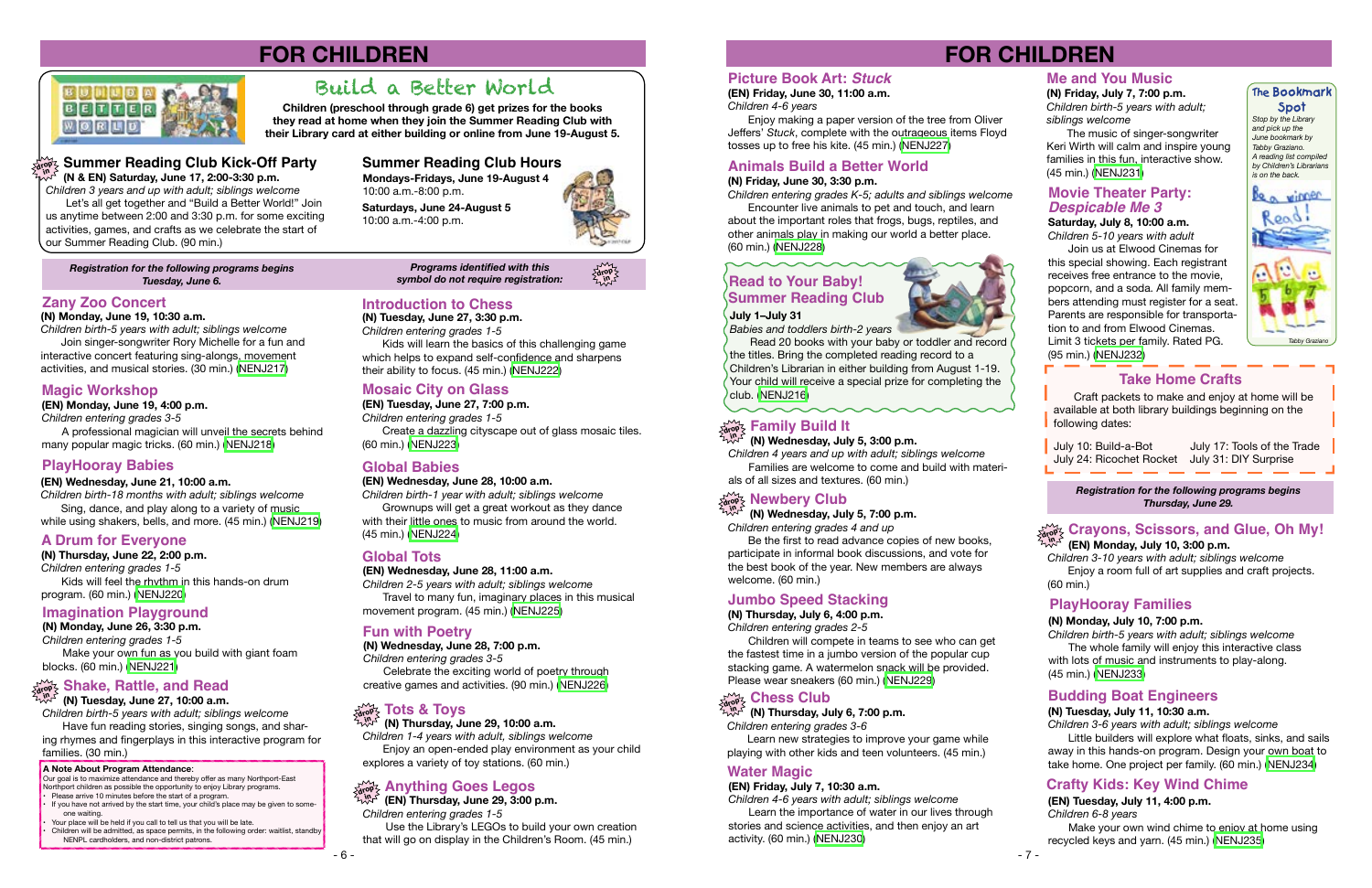- 8 -

## **FOR CHILDREN**

### **(EN) Wednesday, July 12, 10:00 a.m.**

*Children birth-5 years with adult; siblings welcome* Have fun reading stories, singing songs, and shar-

### **Shake, Rattle, and Read drop in**

ing rhymes and fingerplays in this interactive program for families. (30 min.)

### **Tall Ships and Pirate Tales**

#### **(N) Wednesday, July 12, 3:30 p.m.**

*Children entering grades 1-5; adults and siblings welcome*

Ahoy! Come along for some thrilling storytelling on the high seas while witnessing the science behind clouds, combustion, air pressure, and more. (45 min.) ([NENJ236](http://alpha1.suffolk.lib.ny.us/record%3Dg1073346~S43))

### **Sensory Fun**

#### **(N) Thursday, July 13, 11:00 a.m.**

*Children 3-5 years with adult; siblings welcome* Partner with your child in a creative environment to explore fun activities that will stimulate their senses. (60 min.) [\(NENJ237\)](http://alpha1.suffolk.lib.ny.us/record%3Dg1073347~S43)

### **Finger Knitting**

**(EN) Thursday, July 13, 7:00 p.m.**

*Children entering grades 3-6*

Learn how to knit a scarf, headband, toy snakes, and more, without using needles. All yarn is provided. (60 min.) [\(NENJ238\)](http://alpha1.suffolk.lib.ny.us/record%3Dg1073306~S43)

### **Jump Bunch Games**

**(N) Friday, July 14, 3:00 p.m.**

*Children 5-7 years*

Wear your sneakers for this exciting mix of active games. (60 min.) ([NENJ239](http://alpha1.suffolk.lib.ny.us/record%3Dg1073350~S43))

### **Stuffed Animal Sleepover**

<sub>drop</sub> չ StuTied Affilian Sieep<br>ບໍ່ພັ້

*Children 4 years and up with adult; siblings welcome* Bring in your stuffed animal for a special storytime and leave him in the Library overnight for a slumber party. Pick up your furry friend anytime on Saturday after 1:00 p.m. and find out how they spent their night! (30 min.)

#### **Seashore Safari**

**(N) Monday, July 17, 3:00 p.m.** *Children entering grades 1-5*

We're bringing the beach to the Library! Learn about local marine life in this hands-on program featuring sea stars, shellfish, hermit crabs, snails, and horseshoe crabs. (50 min.) ([NENJ240](http://alpha1.suffolk.lib.ny.us/record%3Dg1073352~S43))

### **Summer Sing-Along**

#### **(N) Monday, July 17, 7:30 p.m.**

*Children birth-5 years with adult; siblings welcome* Enjoy the kid-friendly music of singer-songwriter Rory Michelle in this summer-inspired family concert in the Library Courtyard. (30 min.) ([NENJ241](http://alpha1.suffolk.lib.ny.us/record%3Dg1073353~S43))

Rob Buyea's riveting novel is about seven kids, one amazing teacher, and the school year that changed their lives. Parents and children will enjoy a lively discussion as well as refreshments. Please pick up a copy of the book to keep in the Children's Room. (75 min.) ([NENJ248\)](http://alpha1.suffolk.lib.ny.us/record%3Dg1073365~S43) the way to the Candy Castle. (90 min.) - 9 -

### **Inclusive Family Magic**

**(EN) Wednesday, July 19, 11:00 a.m.**

Fans of the popular game will enjoy crafting their own figures and background out of paper and cardboard.<br>(60 min.) (NENJ242)

*Children entering grades 1-5 with adult; siblings welcome* Magic can be a great way to help develop interactive social skills. A professional magician will give close-up demonstrations that include the audience and reveal the secrets behind certain magic tricks. (60 min.) ([NENJ243](http://alpha1.suffolk.lib.ny.us/record%3Dg1073308~S43))

### **Improv 4 Kids**

#### **(N) Wednesday, July 19, 3:00 p.m.**

*Children entering grades K-5; adults and siblings welcome*

Be ready to laugh in this high-energy show featuring stories, skits, songs, and dance based on suggestions from the audience. (60 min.) [\(NENJ244](http://alpha1.suffolk.lib.ny.us/record%3Dg1073358~S43))

### **Hey Diddle Diddle**

#### **(N) Thursday, July 20, 10:00 a.m.**

*Children birth-23 months with adult; siblings welcome* Enjoy books, fingerplays, nursery rhymes, and special time with your little one. (30 min.) ([NENJ245](http://alpha1.suffolk.lib.ny.us/record%3Dg1073359~S43))

### **Smart Board "Win, Lose, or Draw!"**

#### **(N) Thursday, July 20, 7:00 p.m.**

*Children entering grades 4-6*

Try to get your teammates to guess what you draw on the electronic SMART Board in this fast and furious game of *Pictionary*. Prizes will be awarded to the winning team! (60 min.) ([NENJ246](http://alpha1.suffolk.lib.ny.us/record%3Dg1073361~S43))

### **Dr. Seuss Party!**

**(N) Friday, July 21, 11:00 a.m.** *Children 4-6 years*

Celebrate the many characters of beloved author Dr. Seuss with crafts, games, and stories. (60 min.) [\(NENJ247\)](http://alpha1.suffolk.lib.ny.us/record%3Dg1073362~S43)

#### **(N) Friday, July 21, 7:00 p.m.**

#### **Pajama Storytime: Fun in the Sun drop in**

*Children birth-5 years with adult; siblings welcome* Join the fun as we share stories about summer in this active family storytime with fingerplays, music, movement, and more! (30 min.)

#### **Tots & Toys drop**

**(EN) Saturday, July 22, 10:00 a.m. in**

*Children 1-4 years with adult; siblings welcome* Kids will have a great time in this open-ended play environment as they explore a variety of educational toy

stations. (60 min.)

#### *Because of Mr. Terupt* **(N) Thursday, August 10, 7:00 p.m.**

*Children entering grades 4 and up with adult*

### **Open for Discussion:**

### **Minecraft Play Space**

**(EN) Tuesday, July 18, 7:00 p.m.** *Children entering grades 1-5*

## **FOR CHILDREN**

#### *Registration for the following programs begins Tuesday, July 11.*

### **Build a Veggie Bicycle**

**(N) Monday, July 24, 4:00 p.m.**

*Children entering grades 1-5* Use your imagination and build a bicycle out of fresh vegetables and fruit. (60 min.) [\(NENJ249\)](http://alpha1.suffolk.lib.ny.us/record%3Dg1073367~S43)

### **PlayHooray Kids**

#### **(N) Tuesday, July 25, 10:00 a.m.**

*Children 18 months-5 years with adult; siblings welcome* Get ready to sing and dance while playing with hula hoops, maracas, and more. (45 min.) ([NENJ250](http://alpha1.suffolk.lib.ny.us/record%3Dg1073369~S43))

### **Magic Workshop**

#### **(EN) Tuesday, July 25, 7:00 p.m.**

*Children entering grades 3-5*

A professional magician will unveil the secrets behind many popular magic tricks. (60 min.) [\(NENJ251\)](http://alpha1.suffolk.lib.ny.us/record%3Dg1073310~S43)

### **Imagination Playground**

#### **(N) Wednesday, July 26, 3:30 p.m.**

*Children entering grades 1-5*

See what you can build with giant foam blocks. (60 min.) ([NENJ252](http://alpha1.suffolk.lib.ny.us/record%3Dg1073370~S43))

#### **(EN) Wednesday, July 26, 6:30 p.m.**

# **Wednesday Night Movie & Craft: drop in** *The LEGO Batman Movie*

*Children 5 years and up with adult; siblings welcome* Create a craft and munch on snacks while watching Batman and Robin defeat the villains of Gotham City. Rated PG. (105 min.)

### **Marble Maze**

#### **(EN) Thursday, July 27, 11:00 a.m.**

*Children entering grades 3-5*

Use a box top and straws to design and create your own marble maze to take home. (45 min.) [\(NENJ253\)](http://alpha1.suffolk.lib.ny.us/record%3Dg1073312~S43)

### **Summer Salon Day**

**(N) Thursday, July 27, 3:30 p.m.** *Children entering grades 1-5*

Make an appointment to have your fingernails and toenails polished by our teen volunteers. Be sure to wear open-toed shoes. (45 min.) [\(NENJ254\)](http://alpha1.suffolk.lib.ny.us/record%3Dg1073371~S43)

### **Books Taste Good**

### **(EN) Friday, July 28, 11:00 a.m.**

*Children 4-6 years*

Kids will devour some great stories and create an edible craft. Please inquire if food allergies are a concern. (45 min.) [\(NENJ255\)](http://alpha1.suffolk.lib.ny.us/record%3Dg1073313~S43)

**(N) Friday, July 28, 2:00 p.m.**

## **Life-Size Candyland drop in**

*Children 3-10 years with adult; siblings welcome* Stop by anytime between 2:00 and 3:30 p.m. to experience the classic board game as you never have before! Move along as your own game piece from the Peppermint Forest, through the Lollipop Woods, and all the way to the Candy Castle. (90 min.)





#### **(N) Friday, July 28, 7:00 p.m.**

#### **Block Party drop in**

*Children 1-4 years with adult; siblings welcome* Children will learn to use their minds as well as their muscles, while they have fun building with various blocks and playing with others. (60 min.)

### **What Do You See?**

#### **(EN) Monday, July 31, 3:30 p.m.**

*Children entering grades 2-5*

Have some fun with mirrors as you create incredible reflections and construct your own kaleidoscope to bring home. (60 min.) ([NENJ256](http://alpha1.suffolk.lib.ny.us/record%3Dg1073315~S43))

### **Jump Bunch Parachute Fun**

#### **(N) Tuesday, August 1, 10:00 a.m.**

*Children 2-4 years with adult; siblings welcome* Little ones and their grownups will make the parachute wave and soar in this fun, active program. (45 min.) ([NENJ257](http://alpha1.suffolk.lib.ny.us/record%3Dg1073375~S43))

### **Book Swap**

#### **(EN) Tuesday, August 1, 4:00 p.m.**

*Children 3-10 years with adult; siblings welcome* Come in anytime between 4:00 and 5:00 p.m. to trade books from your home library for swap dollars and "purchase" pre-owned, new-to-you books. (60 min.)

# $\frac{100}{1000}$  Pajama Storytime:<br><sup>ಸಭ್</sup> Bouncing Bedtime Stories

**(EN) Tuesday, August 1, 7:00 p.m.** *Children birth-5 years with adult; siblings welcome* Join the fun as we share stories about animal bedtimes in this active family storytime with fingerplays, music, movement, and more! (30 min.)

## $\frac{d\mathbf{x}}{d\mathbf{y}}$  Wing-It Wednesday

#### **(EN) Wednesday, August 2, 11:00 a.m.**

*Children 3-10 years with adult; siblings welcome* Enjoy a room full of art supplies and craft projects. (60 min.)

### **Binary Bracelets**

#### **(N) Wednesday, August 2, 3:30 p.m.**

*Children entering grades 4-6*

Learn how computers communicate and make a personalized bead bracelet displaying your initials in binary code. (45 min.) [\(NENJ258\)](http://alpha1.suffolk.lib.ny.us/record%3Dg1073376~S43)

### **Hey Diddle Diddle**

#### **(EN) Thursday, August 3, 10:00 a.m.**

*Children birth-23 months with adult; siblings welcome* Enjoy books, fingerplays, nursery rhymes, and special time with your little one. (30 min.) [\(NENJ259\)](http://alpha1.suffolk.lib.ny.us/record%3Dg1073322~S43)

## **Picture Book Art:**

**(N) Thursday, August 3, 3:00 p.m.** *Children 4-6 years*



Get inspired by the neighborhood in F. Isabel Campoy's modern favorite and bring your own cityscape to life. (45 min.) ([NENJ260\)](http://alpha1.suffolk.lib.ny.us/record%3Dg1073377~S43)

### *Maybe Something Beautiful*